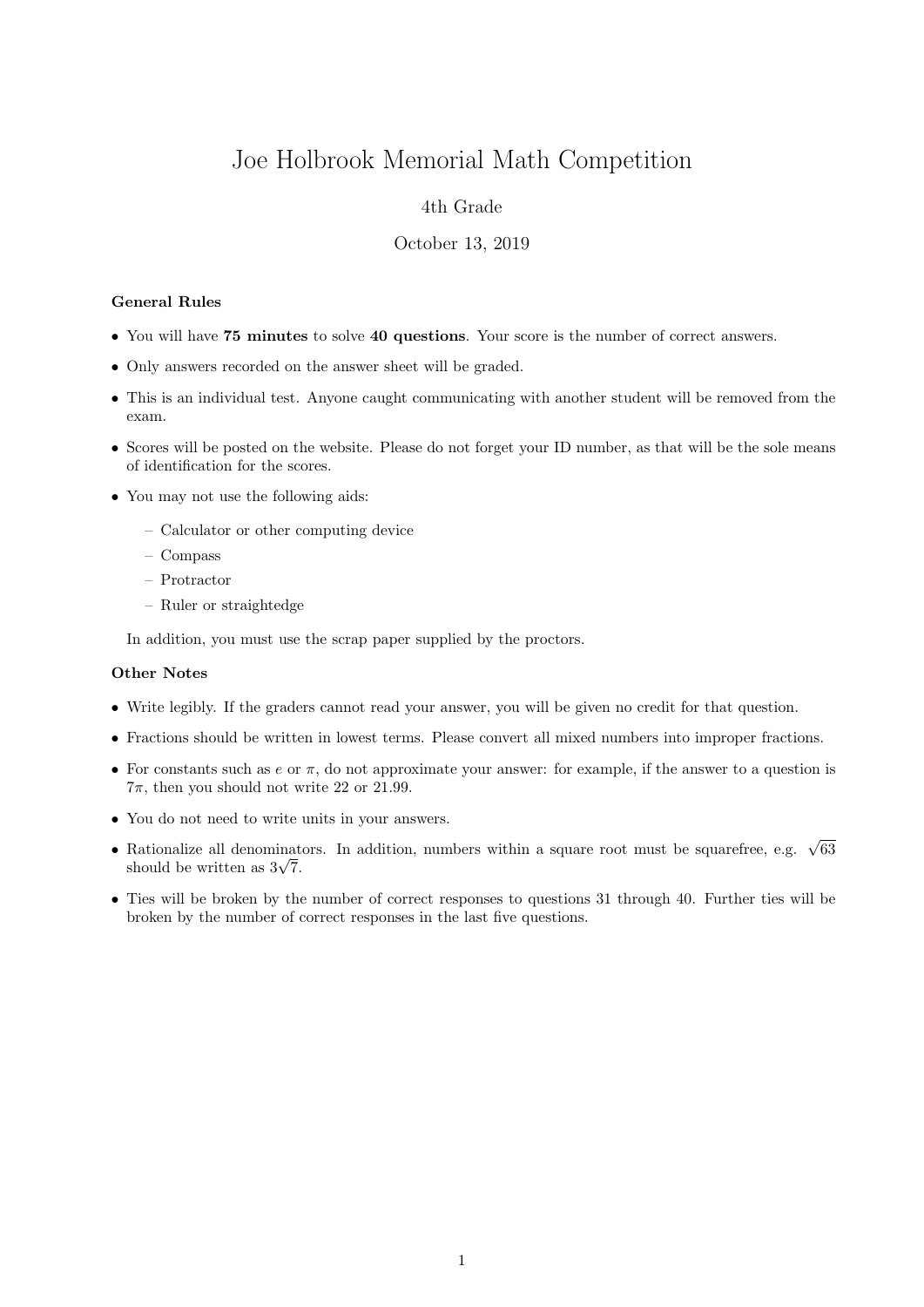- 1. Michael watched a 2 hour and 20 minute long movie. He accidentally fell asleep for 20 minutes during the movie. What fraction of the movie was Michael asleep for?
- 2. What is the value of  $2 \times (0-1) + 9$ ?
- 3. What is the length of a rectangle with width 5 and area 20?
- 4. Susan has a potato farm that generates an average of 119 pounds of potatoes per week. On average, how many pounds of potatoes are generated per day?
- 5. Simon is 5 feet 7 inches tall, while his brother Andrew is 6 feet 4 inches. What is the positive difference between their heights, in inches?
- 6. Express  $\frac{23}{4}$  in decimal form.
- 7. If  $2 \cdot x + 0 \cdot x + 1 \cdot x + 9 \cdot x = 24$ , what is x?
- 8. Compute 1.23456789 + 9.87654321.
- 9. Compute  $\frac{2017 + 2018 + 2019}{6}$ .
- 10. What is the sum of the positive prime factors of 2019?
- 11. For his final English project, Charles recited the play Hamlet at 100 words per minute. Given that it took Charles 5.1 hours to recite the play, how many words are there in Hamlet?
- 12. Let n! denote the product of all positive integers less than or equal to n. Find the units digit of 9!.
- 13. In the land of BCAmerica, numbers work differently. For the set of five numbers {1,2,3,4,5}, the following inequalities are true:  $3 < 4$ ,  $1 < 2$ ,  $4 < 1$ , and  $5 < 4$ . Which number in the set is the median?
- 14. Expressed as a decimal, what is 1009 added to  $\frac{1}{2019}$  of the answer to this question?
- 15. The sum of 3 consecutive integers is 15. What is the product of the three integers?
- 16. When given a number, a machine adds 6 to the number, multiplies the result by 2, subtracts 4, and outputs the result. A number is entered into the machine, and the machine outputs 14. What number was entered into the machine?
- 17. Let  $\langle n \rangle$  denote the sum of all positive divisors of n, excluding n itself. For example,  $\langle 4 \rangle = 1 + 2 = 3$ . What is  $\langle \langle \langle 6 \rangle \rangle \rangle$ ?
- 18. A big apple costs \$5 and a little apple costs \$3. Favid spent \$94 buying 22 apples. How many small apples did Favid buy?
- 19. If 2 flips equal 3 flaps, and 5 flaps equal 6 flops, how many flops equal 100 flips?
- 20. Define the function  $a \circ b$  to equal the quantity  $a^2 b^2$ . Compute 7  $\circ$  (3  $\circ$  2).
- 21. Jerry and Akash sit in a field and quack occasionally. Jerry quacks every 10 minutes, and Akash quacks every 18 minutes. They both quack at 12:00 PM. When is the next time that they quack simutaneously?
- 22. Calculate  $2^{0^{1^9}} \times 2018 2017$ .
- 23. Abhinav is running for president against Susan. Everyone voted for either Abhinav, Susan, or both. Abhinav received 2019 votes, Susan received 2018 votes, and a total of 2020 students voted. How many people voted for both candidates?
- 24. For how many integers  $k < 100$  does the equation  $k = x^2$  have an integer solution x?
- 25. Let a and b be positive integers such that  $1^4 + 5^4 + 6^4 + a^4 + b^4 = 2019$ . Find  $a + b$ .
- 26. Vfire must walk 48 miles to reach the cookie fairy. He walks at 6 miles per hour when he is not carrying anything. However, he is forced to carry 120 pounds of cookies, and every 30 pounds of cookies makes him 1 mile per hour slower. How many fewer hours would it take Vfire to walk to the cookie fairy if he was not carrying anything?
- 27. Find the sum of the coefficients of the polynomial  $(2x+1)^3$ .